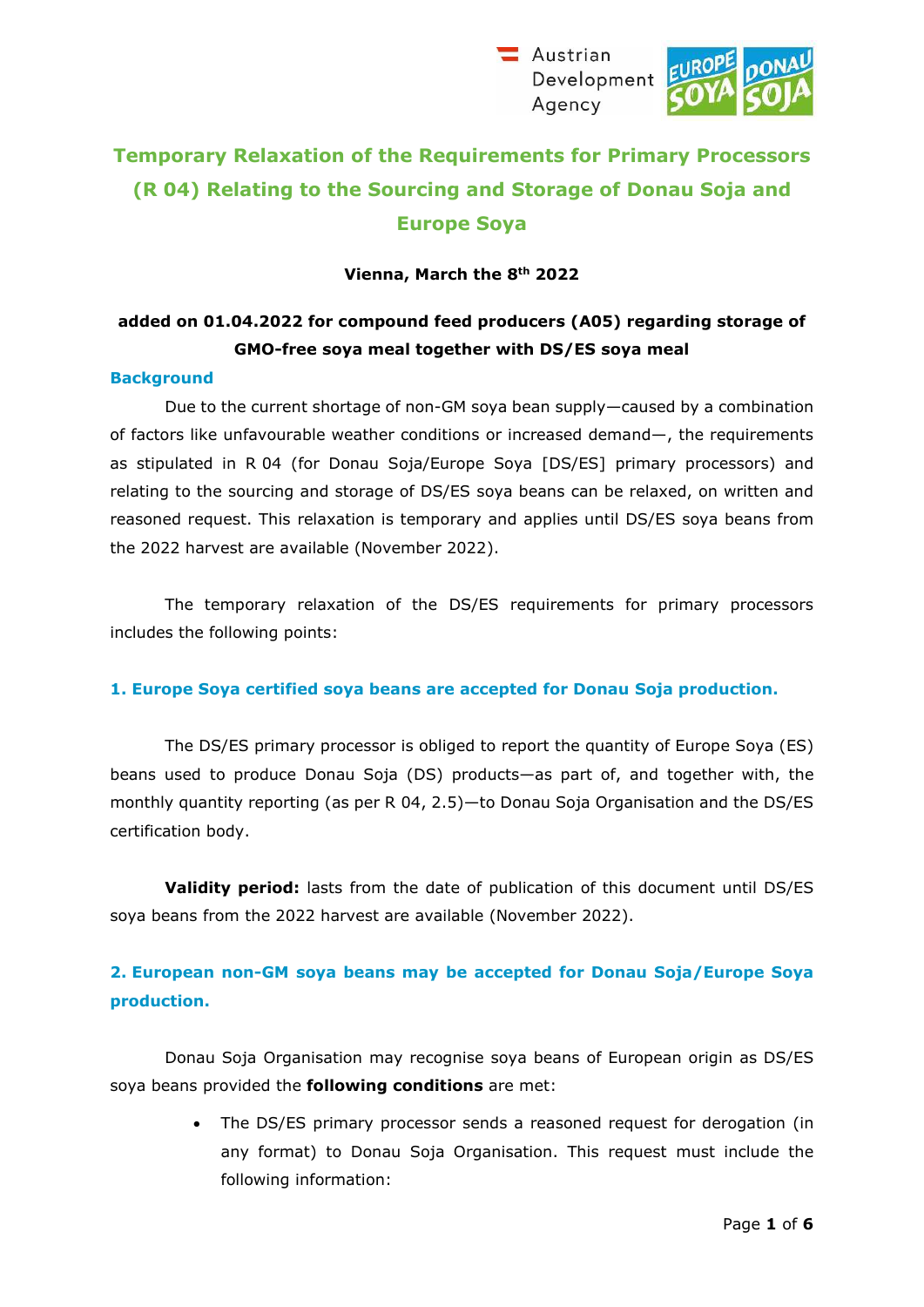- o country of origin of the soya beans and name of the soya bean supplier;
- o quantity to be recognised as DS/ES soya beans;
- o expected date of delivery of the soya beans.
- Soya beans which are to be recognised as DS/ES soya beans must meet the "non-GM" and "European origin" requirements:
	- $\circ$  Non-GM soya beans must be suitable for use in non-GM production according to ARGE Gentechnik-frei (Platform for GMO-Free Food Products), Verband Lebensmittel ohne Gentechnik e.V. (VLOG) or an equivalent system. The non-GM status of the soya beans must be confirmed by appropriate accompanying documents (including but not limited to negative PCR test results).
	- $\circ$  The European origin of the soya beans must be confirmed by adding an appropriate remark in the accompanying shipping documents.
- Donau Soja Organisation will either commission an auditor to carry out sample checks of the soya beans requested to be recognised as DS/ES soya beans or will undertake these checks on its own. The samples must be analysed for both GMOs (via PRC testing) and their origin (via isotopic analysis). If the soya beans in question originate from risk level 3 production countries (Ukraine, Moldova) and Belorussia, an additional analysis for pesticide residues is required.
- The DS/ES primary processor applying for derogation must retain a counter sample of each delivery of European soya beans and store it in a separate place.

**Storage:** Quantities of European soya beans that have been recognised as DS/ES soya beans must be stored separately from other soya bean qualities. Soya beans must be stored separately from DS/ES soya beans until being recognised as such by Donau Soja Organisation.

**Traceability:** The DS/ES primary processor applying for derogation must agree with their suppliers that Donau Soja Organisation is authorised to trace the products one step back in the value chain. The corresponding checks may be performed as either requests for information (documents which have to be sent to Donau Soja Organisation on its request) or physical audits aimed at gathering all relevant information on European soya beans which are to be recognised as DS/ES soya beans (according to Regulation [EC] No 178/2002).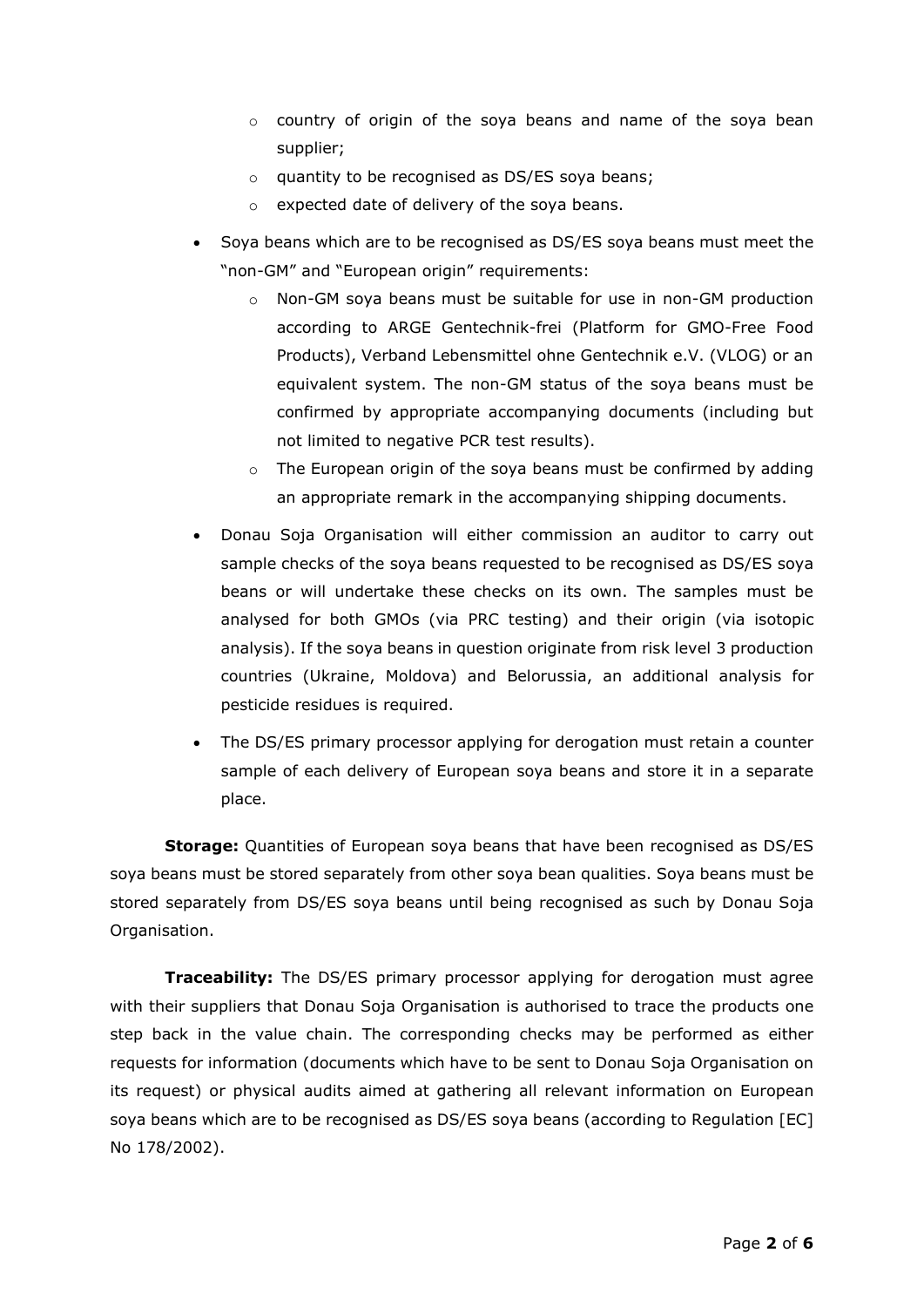**Costs of fulfilling the request for derogation:** The request fulfilment costs differ depending on the country of origin of the soya beans in question, given that the scope of analyses to be performed by Donau Soja Organisation differs from one risk level to another.

- For soya beans originating from DS/ES production countries of risk level 0– 2, the request fulfilment costs EUR 6.00 per tonne.
- For soya beans originating from DS/ES production countries of risk level 3, the request fulfilment costs EUR 8.00 per tonne (given that additional pesticide residue testing is needed).

The recognition of European soya beans as DS/ES soya beans takes place upon full payment of the invoice amount. Furthermore, a processing fee of between 50€ and 150€ (depending on company size and recognition volume) will be charged.

**Validity period:** lasts from the date of publication of this document until DS/ES soya beans from the 2022 harvest are available (November 2022).

## **3. A mass balance model with European non-GM soya beans can be used to ensure the production of DS/ES.**

DS/ES soya beans may be stored together with—or may be temporarily replaced by—European soya beans provided the **following conditions** are met:

- The DS/ES primary processor sends a reasoned request for derogation (in any format) to Donau Soja Organisation.
- Soya beans that can be stored together with—or can temporary replace— DS/ES certified soya beans must meet the "non-GM" and "European origin" requirements:
	- $\circ$  Non-GM soya beans must be suitable for use in non-GM production according to ARGE Gentechnik-frei (Platform for GMO-Free Food Products), Verband Lebensmittel ohne Gentechnik e.V. (VLOG) or an equivalent system. The non-GM status of the soya beans must be confirmed by appropriate accompanying documents (including but not limited to negative PCR test results).
	- $\circ$  The European origin of the soya beans must be confirmed by adding an appropriate remark in the accompanying shipping documents.
- The input quantity of DS/ES soya beans equals the output quantity of DS/ES soya products (taking into account the relevant conversion factor[s]) within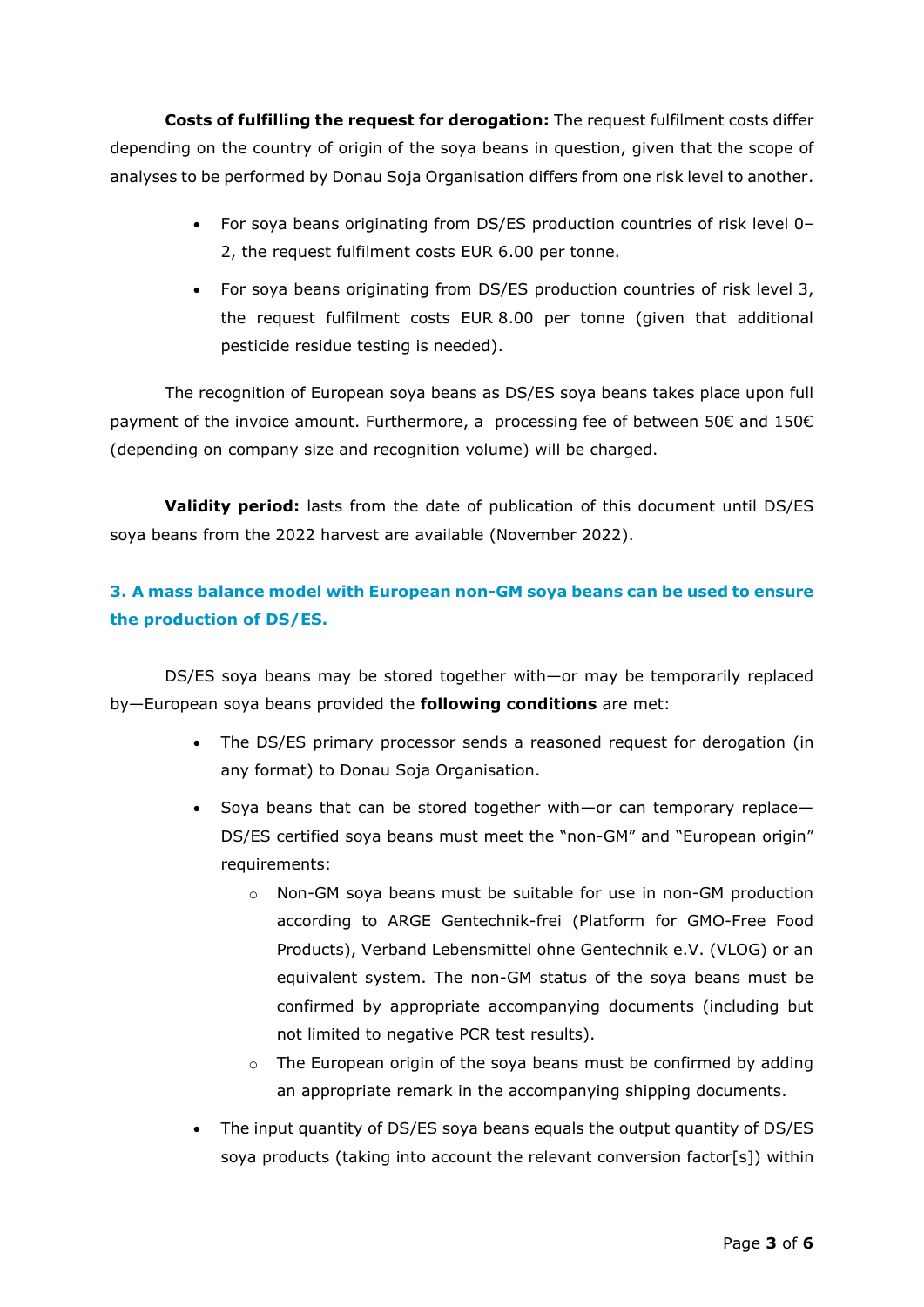a cumulative period starting with the approval and lasting until the end of 2022.

- o At the end of the cumulative period (by December 31, 2022), the quantity of DS/ES soya beans purchased during the cumulative period must be greater than or equal to the quantity of DS/ES soya products (meal, oil, etc.) sold during the cumulative period.
- $\circ$  At the end of each cumulative period, a bill of quantity must be submitted to both Donau Soja Organisation [\(quality@donausoja.org\)](mailto:quality@donausoja.org) and the commissioned certification body. This bill of quantity must include the following information:
	- quantity of DS/ES soya beans purchased during the cumulative period (input quantity of beans);
	- quantity of DS/ES soya bean meal and/or DS/ES soya bean oil sold during the cumulative period (output quantity of meal and oil);

**Validity period:** lasts from the date of publication of this document until DS/ES soya beans from the 2022 harvest are available (November 2022).

# **Temporary Relaxation of the Requirements for Compound Feed Producers (R 05) Relating to the Sourcing and Storage of Donau Soja and Europe Soya**

## **1. Europe Soya certified soya bean products are accepted for Donau Soja production.**

The DS/ES compound feed producer is obliged to report the quantity of ES soya bean meal and/or ES soya bean oil used to produce DS compound feed to Donau Soya Organisation by the end of each calendar month.

**Validity period:** lasts from the date of publication of this document until DS/ES soya beans from the 2022 harvest are available (November 2022).

## **2. A mass balance model with European non-GM soya bean oil can be used to ensure the production of DS/ES compound feed.**

DS/ES soya bean oil may be stored together with—or may be temporarily replaced by—European soya bean oil provided the **following conditions** are met: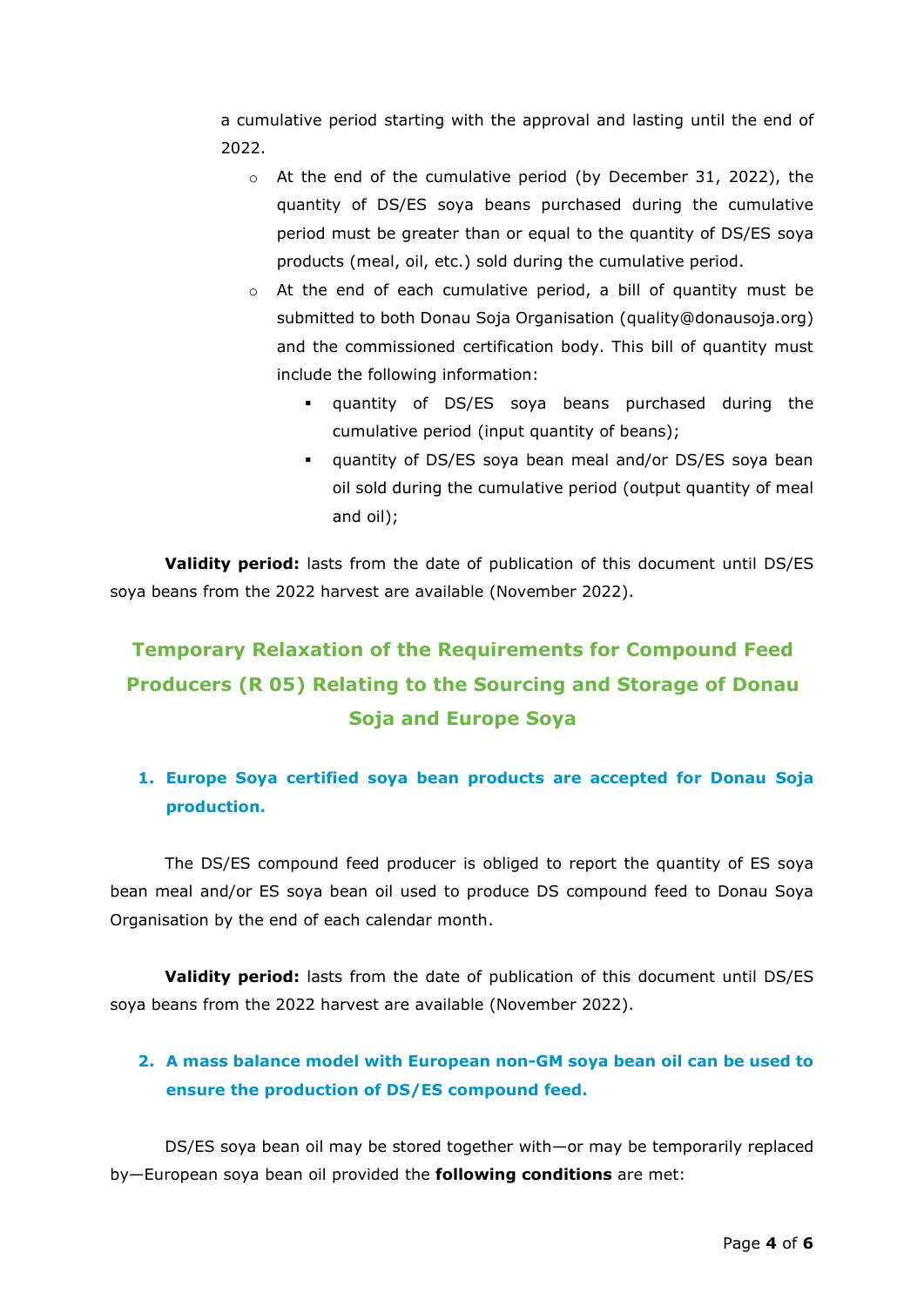- The DS/ES compound feed producer sends a reasoned request for derogation (in any format) to Donau Soja Organisation.
- Soya bean oil that can be stored together with—or can temporary replace— DS/ES certified soya bean oil must meet the "non-GM" and "European origin" requirements:
	- o Non-GM soya bean oil must be suitable for use in non-GM production according to ARGE Gentechnik-frei (Platform for GMO-Free Food Products), Verband Lebensmittel ohne Gentechnik e.V. (VLOG) or an equivalent system. The non-GM status of the soya bean oil must be confirmed by appropriate accompanying documents (including but not limited to negative PCR test results).
	- $\circ$  The European origin of the soya bean oil (or more precisely, the European origin of the soya beans used for producing the soya bean oil) must be confirmed by adding an appropriate remark in the accompanying shipping documents.
- The input quantity of DS/ES soya bean oil equals the output quantity of DS/ES soya bean oil used as single feed material or as an ingredient in compound feed within a cumulative period starting with the approval and lasting until the end of 2022.
	- o At the end of the cumulative period (by December 31, 2022), the quantity of DS/ES soya bean oil purchased during the cumulative period must be greater than or equal to the quantity of DS/ES soya bean oil processed into DS/ES animal feed during the cumulative period.
	- o At the end of each cumulative period, a bill of quantity must be submitted to both Donau Soja Organisation [\(quality@donausoja.org\)](mailto:quality@donausoja.org) and the commissioned certification body. This bill of quantity must include the following information:
		- quantity of DS/ES soya bean oil purchased during the cumulative period (input quantity of oil);
		- quantity of DS/ES soya bean oil (used as single feed material or as an ingredient in compound feed) sold during the cumulative period (output quantity of oil);
		- quantity of DS/ES animal feed sold during the cumulative period (output quantity of feed).

**Validity period:** lasts from the date of publication of this document until DS/ES soya beans from the 2022 harvest are available (November 2022).